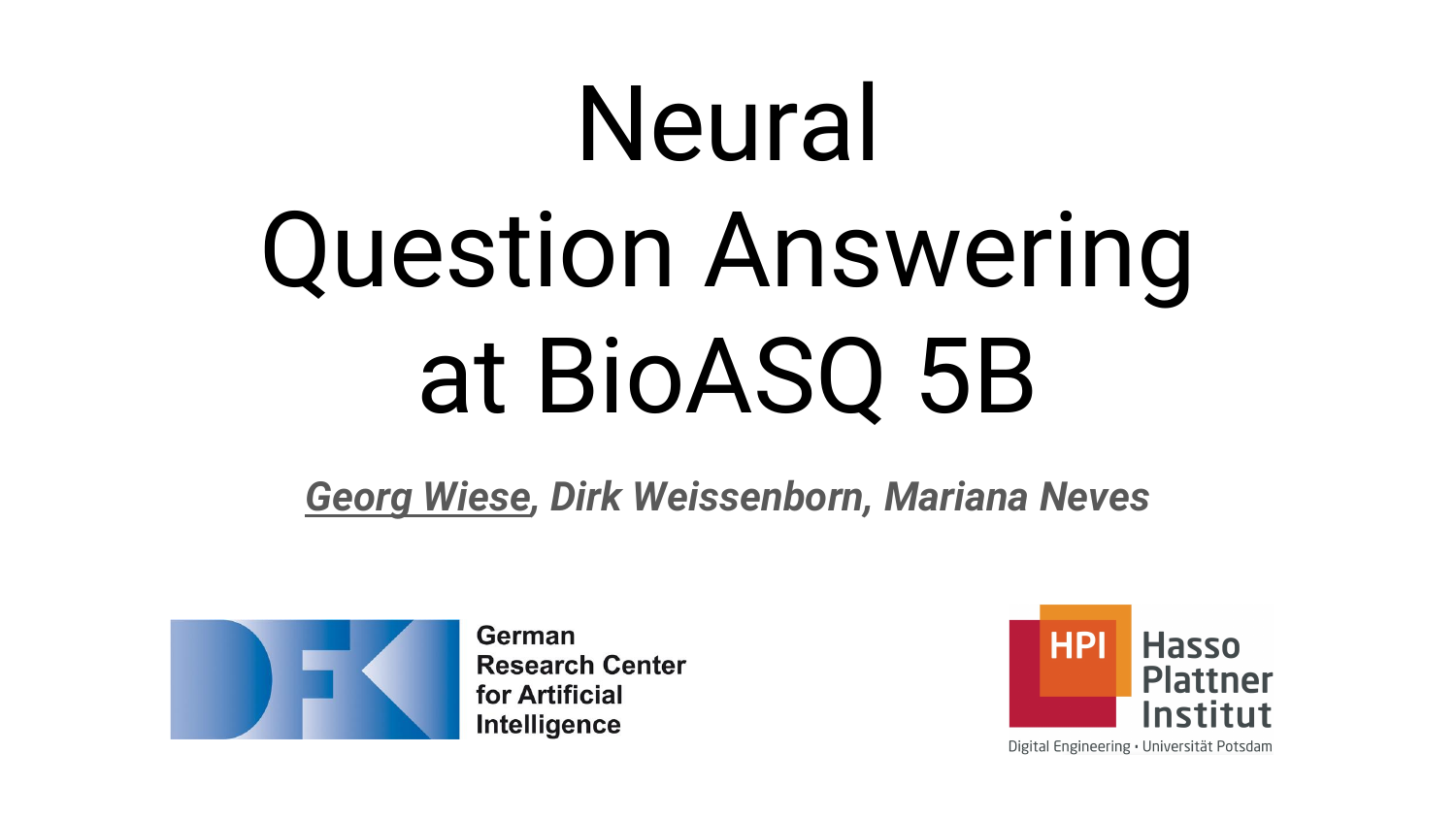### Motivation

- **● Neural question answering (QA)** systems are end-to-end trainable machine learning models which achieve top performance in domains with **large training datasets**
- We apply an **extractive neural QA** system (FastQA [1]) to BioASQ 5B Phase B (list & factoid questions)
- **● Extractive QA**: Answer is given as start and end pointers in the context (snippets)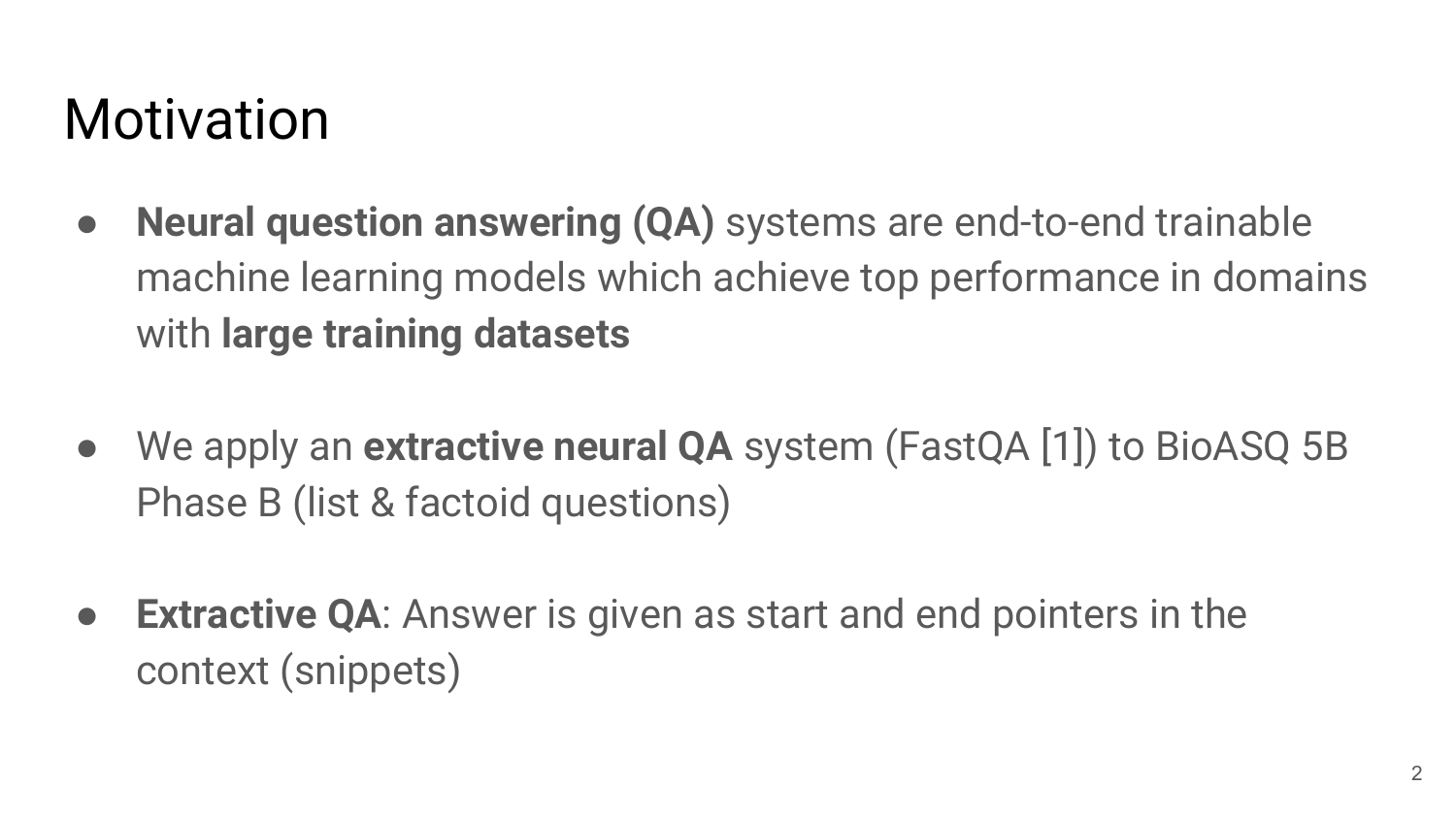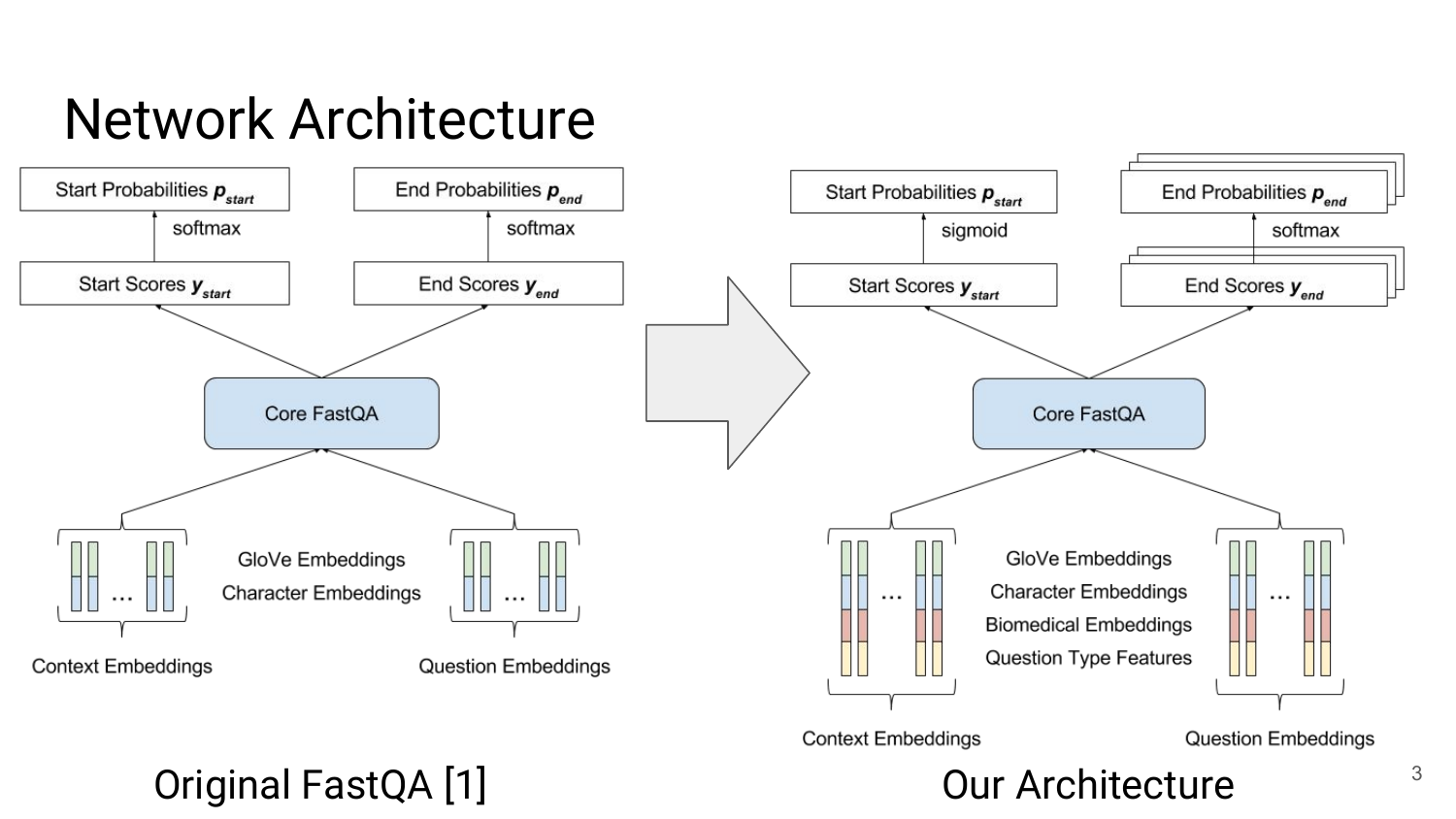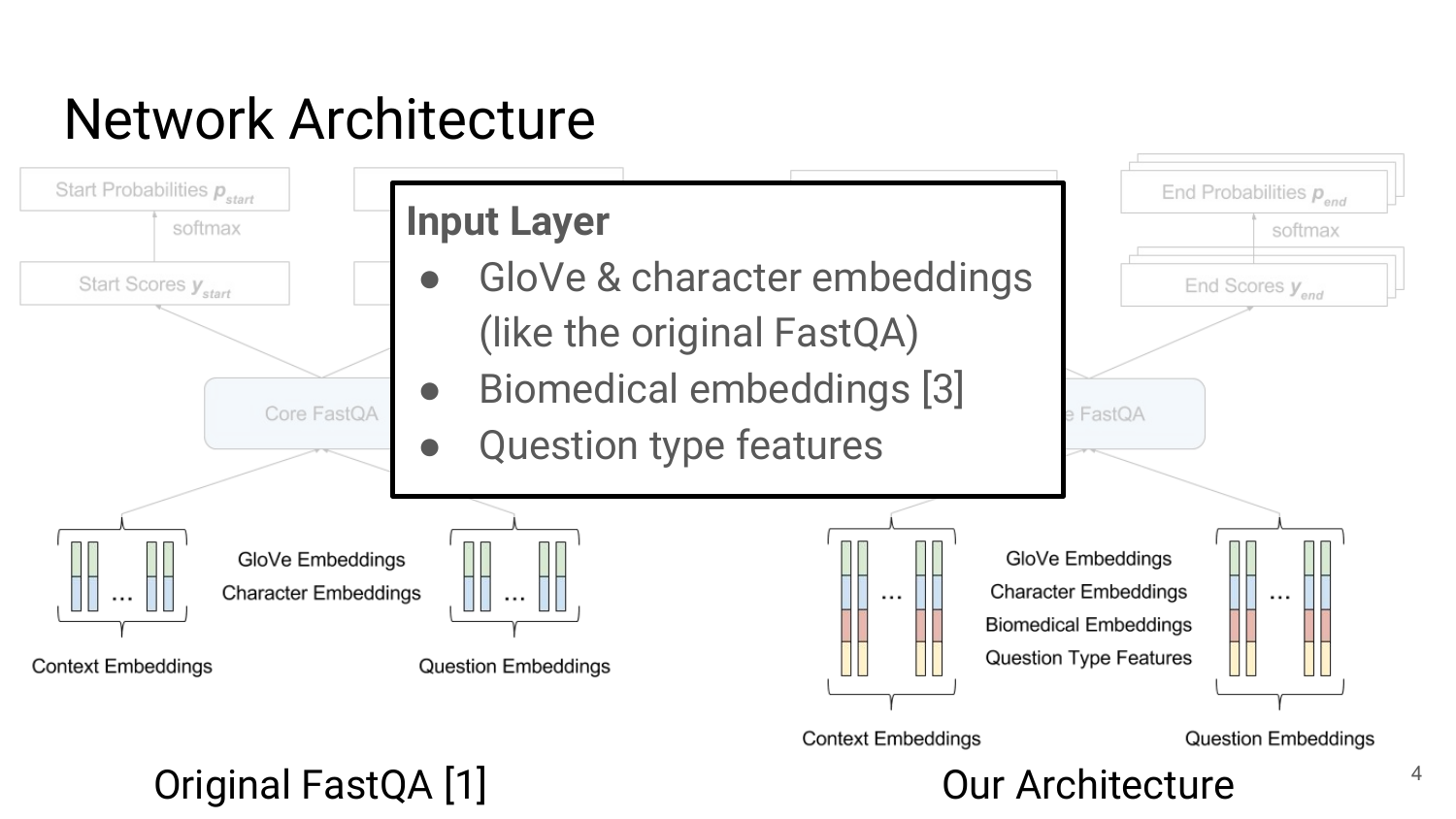

#### Original FastQA [1] Common Contracture Contracture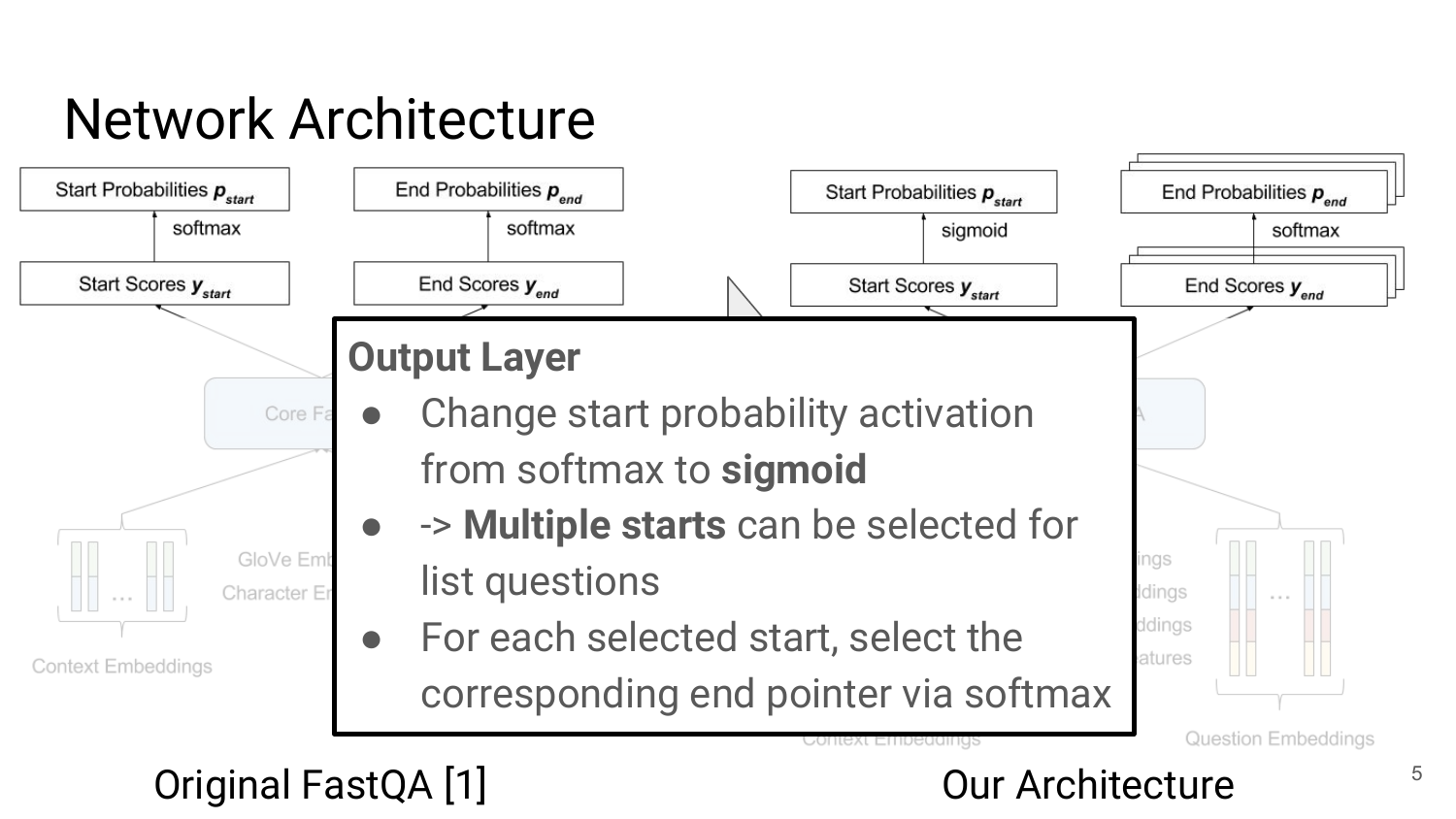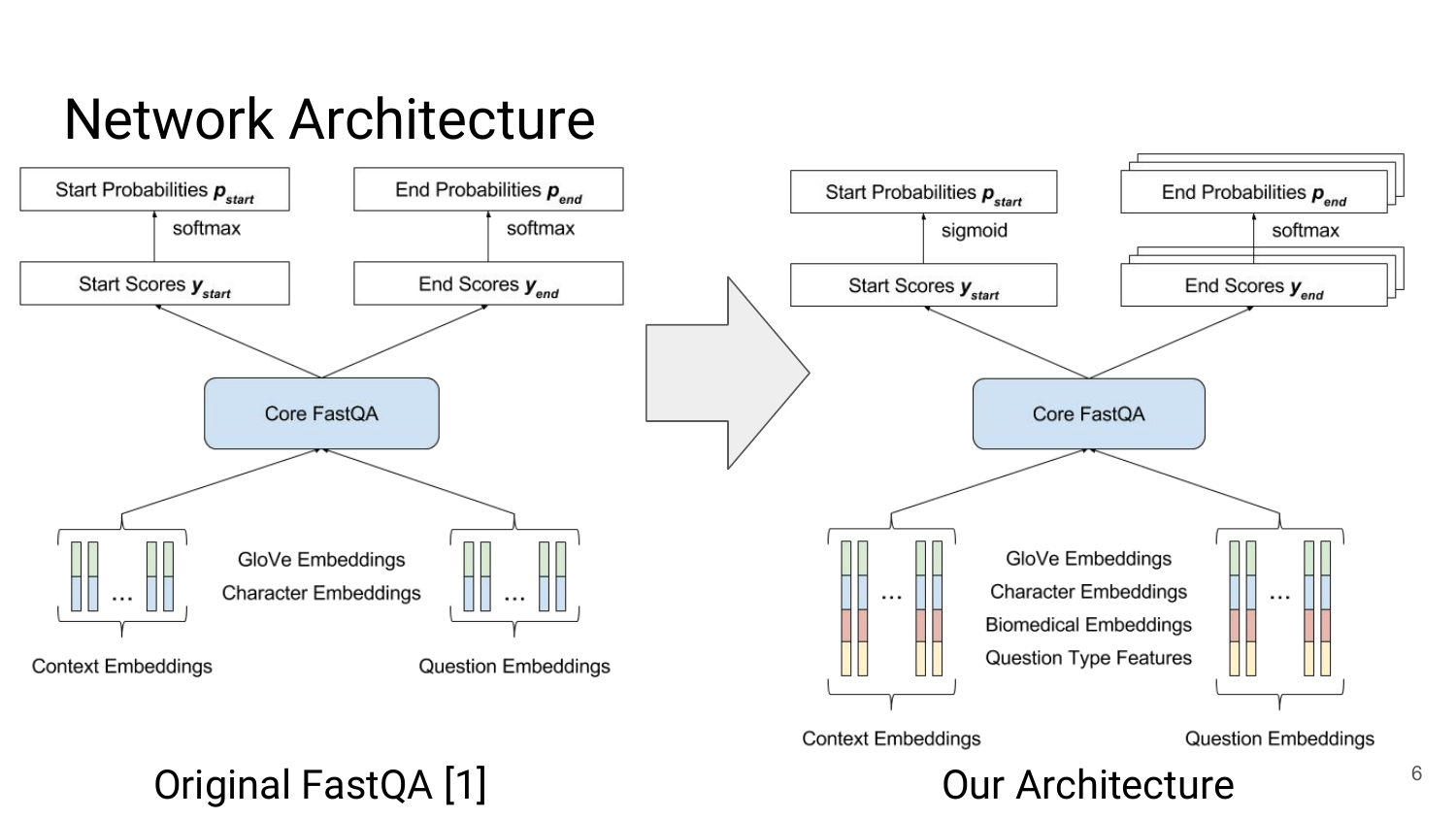# Training Procedure

- **Problem**: Neural QA typically requires ~10<sup>5</sup> questions to train
- **●** Datasets of such scale exist in the open domain, e.g. SQuAD [2] with  $\sim$ 10<sup>5</sup> factoid questions on Wikipedia articles
- We train in two steps:
	- 1. Pre-training on a large  $({\sim}10^5$  questions) open-domain dataset (SQuAD)
	- 2. Fine-tuning on BioASQ  $({\sim}10^3$  questions)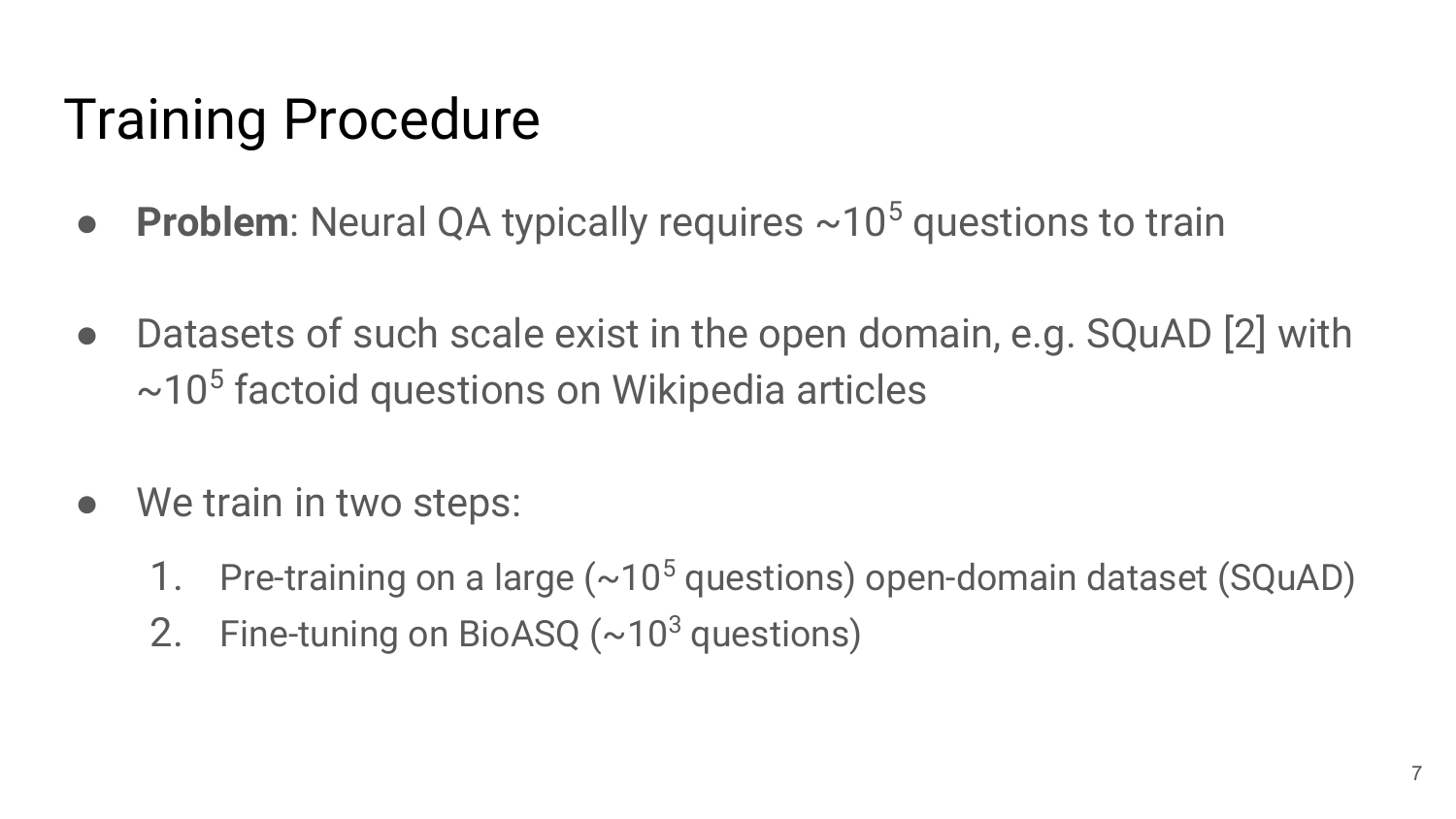# Systems

- We trained **five models** using 5-fold cross validation on all available training data
- We submitted **two systems**:
	- **○ Single**: Best single model according to its respective development set
	- **○ Ensemble**: Ensemble of all five models (averaging scores before sigmoid/softmax activation)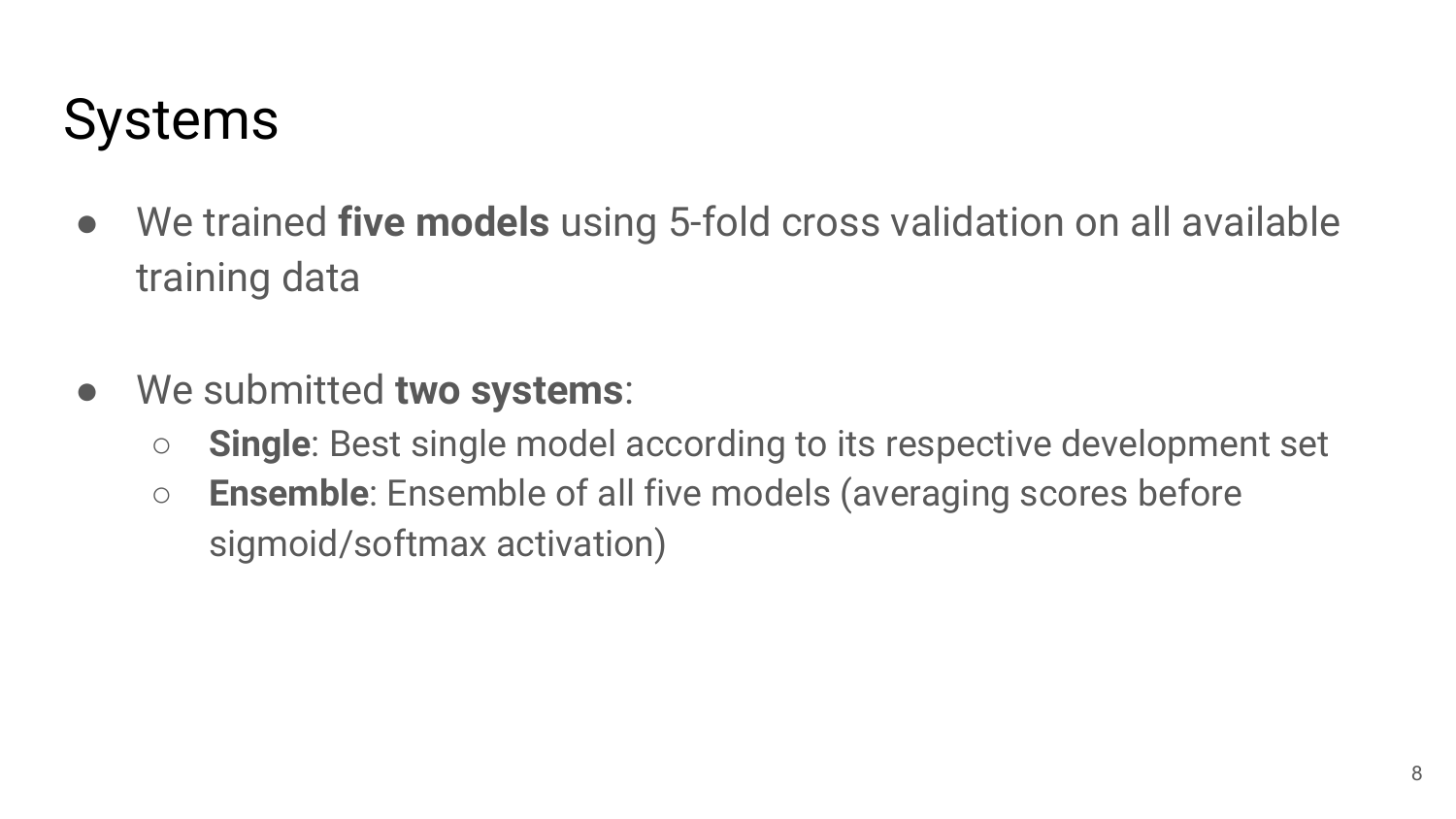# Results

#### **Factoid Results**:

- Our system won 3/5 batches
- Averaged over the five batches, our system (ensemble) was 1.5 percentage points above the best competitor

| <b>Batch</b>  | <b>Best Competitor</b> | <b>Single</b> | Ensemble |
|---------------|------------------------|---------------|----------|
| 1             | 40.0% (LabZhu-FDU)     | $52.0\%$      | 57.1%    |
| $\mathcal{P}$ | 48.4% (LabZhu-FDU)     | 38.3%         | 42.6%    |
| 3             | 38.5% (LabZhu-FDU)     | 43.1%         | 42.1%    |
|               | 32.1% (LabZhu-FDU)     | 29.7%         | 36.1%    |
| 5             | 42.4% (LabZhu-FDU)     | 39.2%         | 35.1%    |
| Average       | 40.3%                  | 39.7%         | 41.8%    |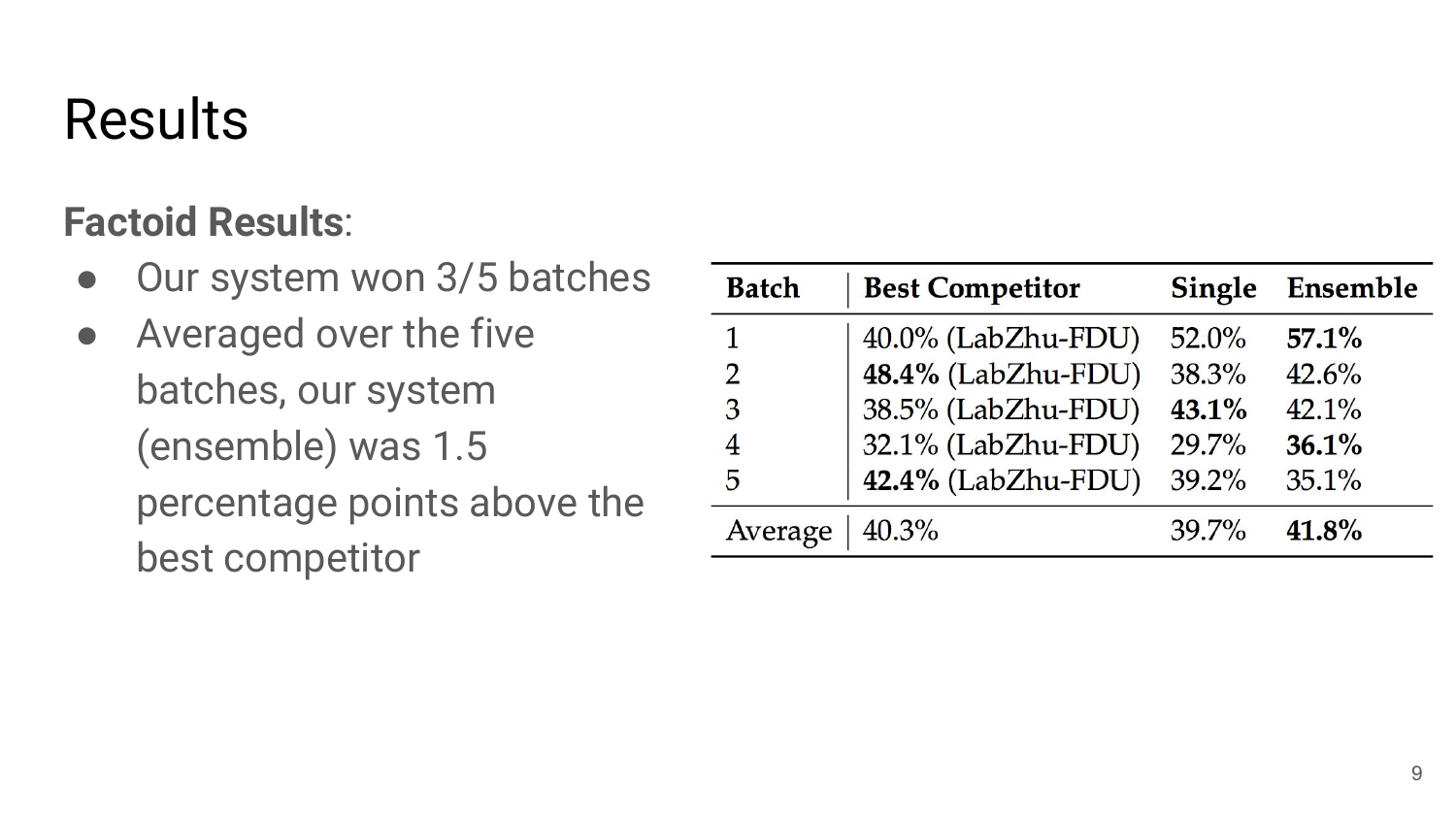# Results

#### **List Results**:

- Our system won 2/5 batches
- On average, the best competitor performed 3.4 percentage points better than our ensemble model

| <b>Batch</b>  | <b>Best Competitor</b>  | Single   | Ensemble |
|---------------|-------------------------|----------|----------|
|               | 31.3% (BioASQ_Baseline) | 33.6%    | 33.5%    |
| $\mathcal{P}$ | 50.0% (LabZhu-FDU)      | $29.0\%$ | 26.2%    |
| 3             | 39.0% (LabZhu-FDU)      | 41.5%    | 49.5%    |
| 4             | 37.5% (LabZhu-FDU)      | 24.2%    | 29.3%    |
| 5             | 41.0% (LabZhu-FDU)      | 36.1%    | 39.1%    |
| Average       | 39.2%                   | $33.4\%$ | 35.8%    |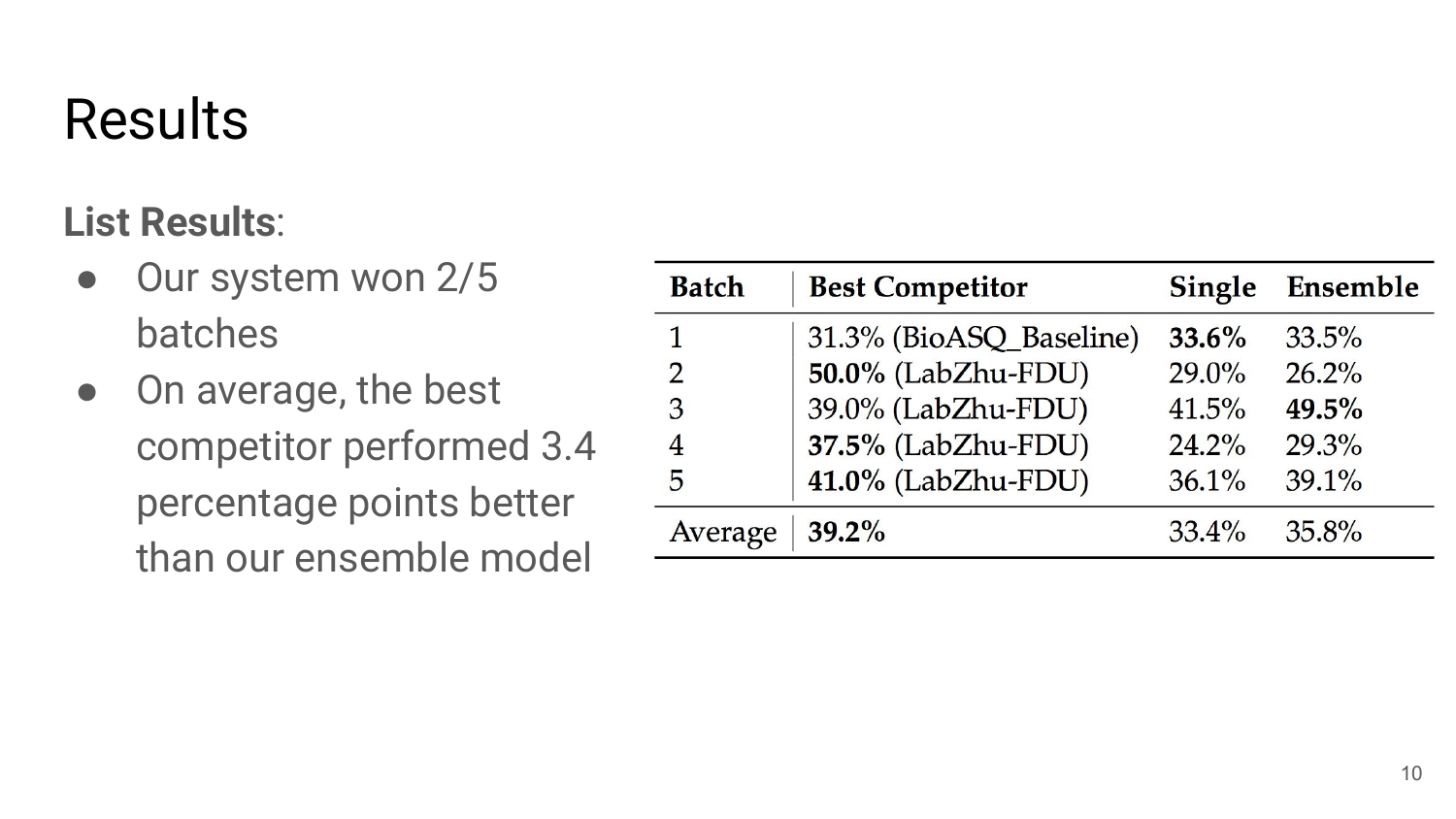### **Discussion**

**Strengths**: **Competitive performance**, despite:

- **Less feature engineering** than traditional QA systems
- **A less domain-dependent architecture**, because we don't rely on domain-specific structured resources

**Limitations**:

- **● Extractive QA** cannot generate answer which are not explicitly mentioned in the snippets
	- -> **No yes/no & summary** questions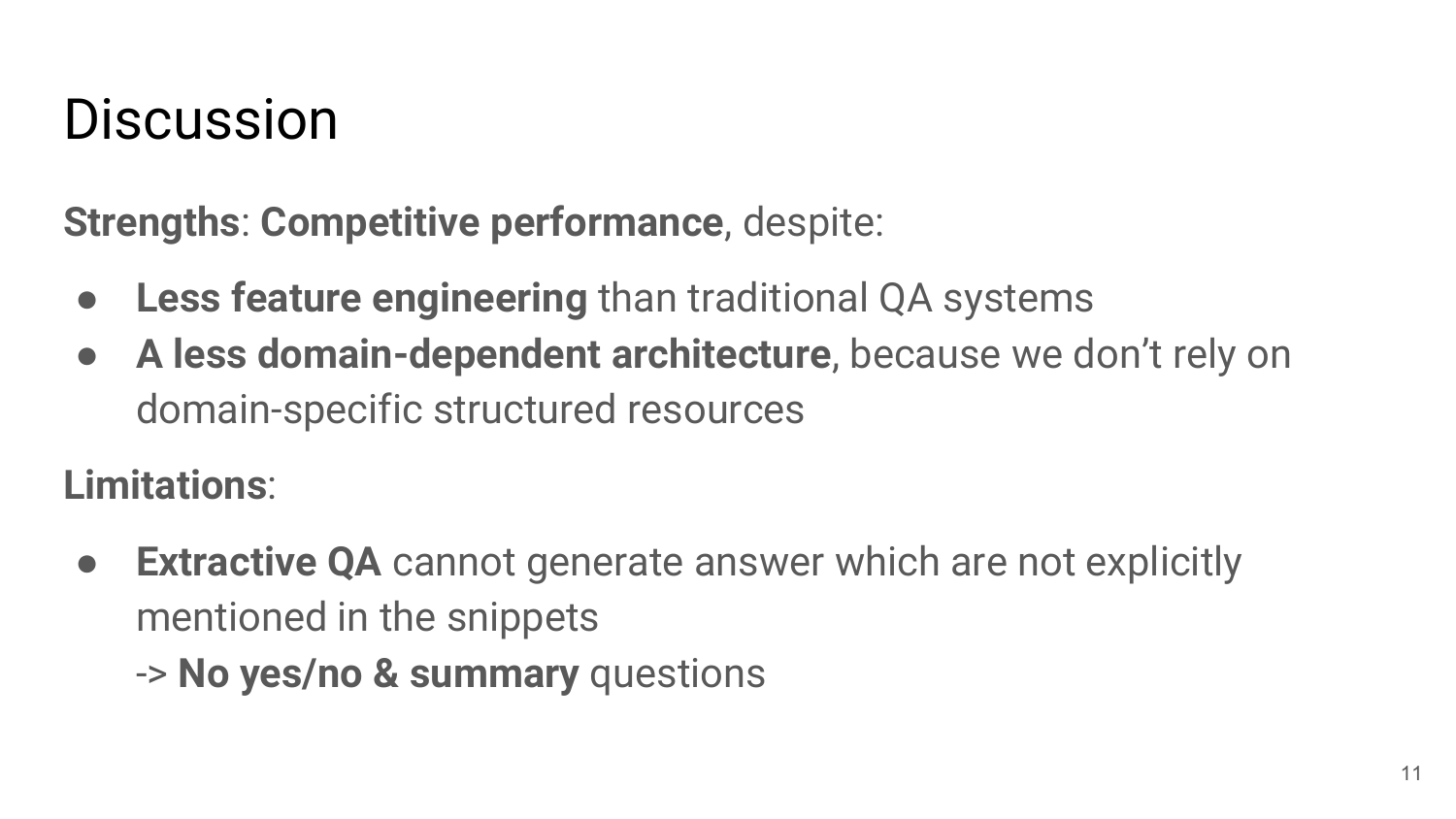### References

[1] Weissenborn et al.: "Making Neural QA as Simple as Possible but not Simpler"

[2] Rajpurkar et al.: "SQuAD: 100,000+ Questions for Machine Comprehension of Text"

[3] Pavlopoulos et al.: "Continuous Space Word Vectors Obtained by Applying Word2Vec to Abstracts of Biomedical Articles"